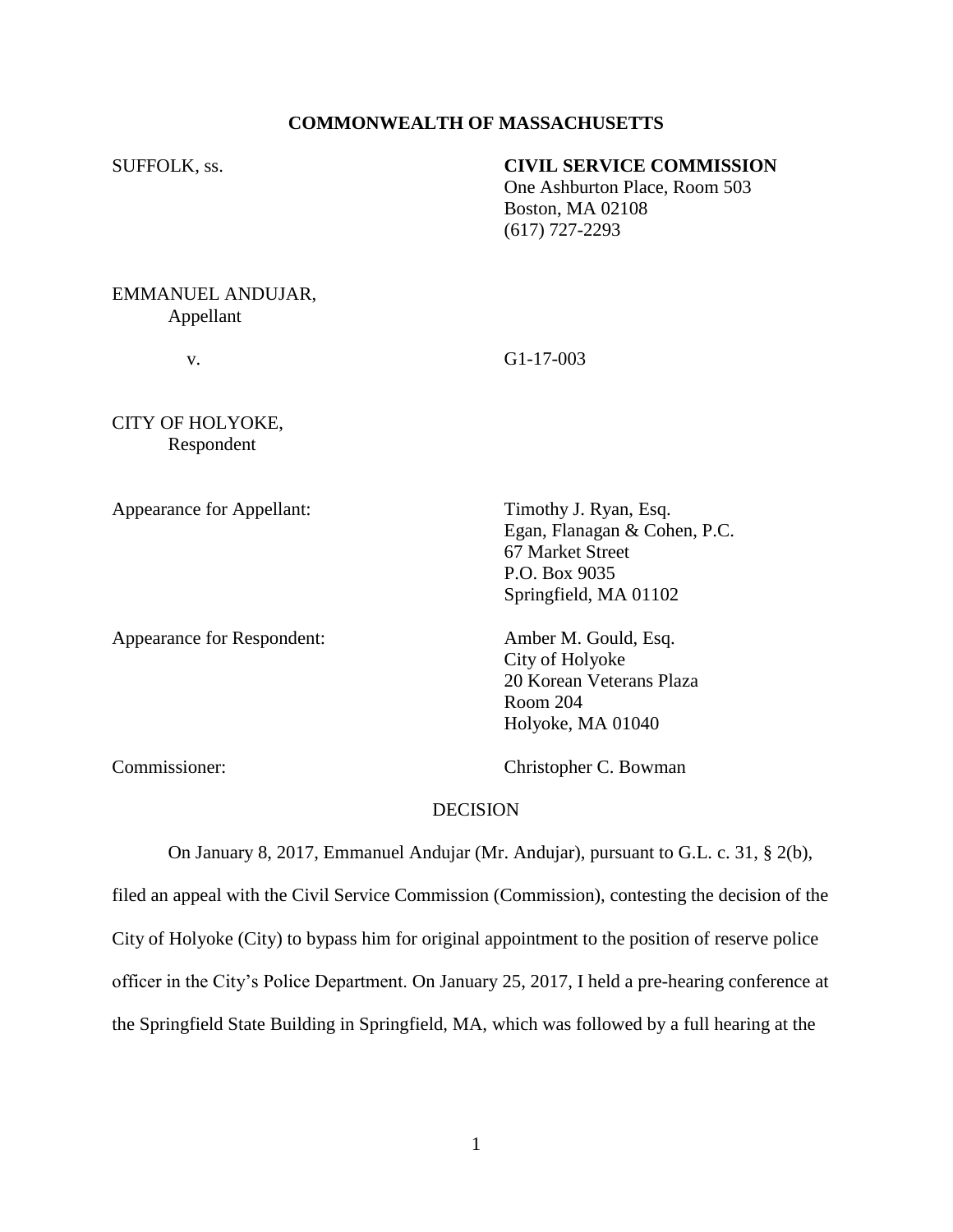same location on April 26, 2017.<sup>1</sup> The full hearing was digitally recorded and both parties received a CD of the proceeding.<sup>2</sup> On June 16, 2017, the parties submitted post-hearing briefs in the form of proposed decisions.

### **FINDINGS OF FACT**

 Nineteen (19) exhibits were entered into evidence (Respondent Exhibits 1-18 and Appellant Exhibit A). Based on the documents submitted and the testimony of the following witnesses: *For the City:*

- Manuel Reyes, Lieutenant, Holyoke Police Department;
- Garry M. Bombardier, M.D., Medical Review Officer, Holyoke Medical Center;
- James Neiswanger, Police Chief, Holyoke Police Department;

## *For Mr.Andujar:*

 $\overline{a}$ 

■ Emmanuel Anduar, Appellant;

and taking administrative notice of all matters filed in the case and pertinent statutes, regulations, case law and policies, and reasonable inferences therefrom, a preponderance of the evidence establishes the following findings of fact:

1. Mr. Andujar is twenty-four (24) years old. He is a high school graduate; a resident of Holyoke; has completed some college courses; and is fluent in Spanish. He has served in the United States Marine Corp Reserves as an Infantry Officer since July 2015. He began employment as a machine operator at a local company in January 2017. (Testimony of Mr. Andujar)

<sup>1</sup> The Standard Adjudicatory Rules of Practice and Procedure, 801 CMR §§1.00, *et seq*., apply to adjudications before the Commission with Chapter 31 or any Commission rules taking precedence.

 $2<sup>2</sup>$  If there is a judicial appeal of this decision, the plaintiff in the judicial appeal would be obligated to supply the court with a transcript of this hearing to the extent that he/she wishes to challenge the decision as unsupported by the substantial evidence, arbitrary and capricious, or an abuse of discretion. If such an appeal is filed, this CD should be used to transcribe the hearing.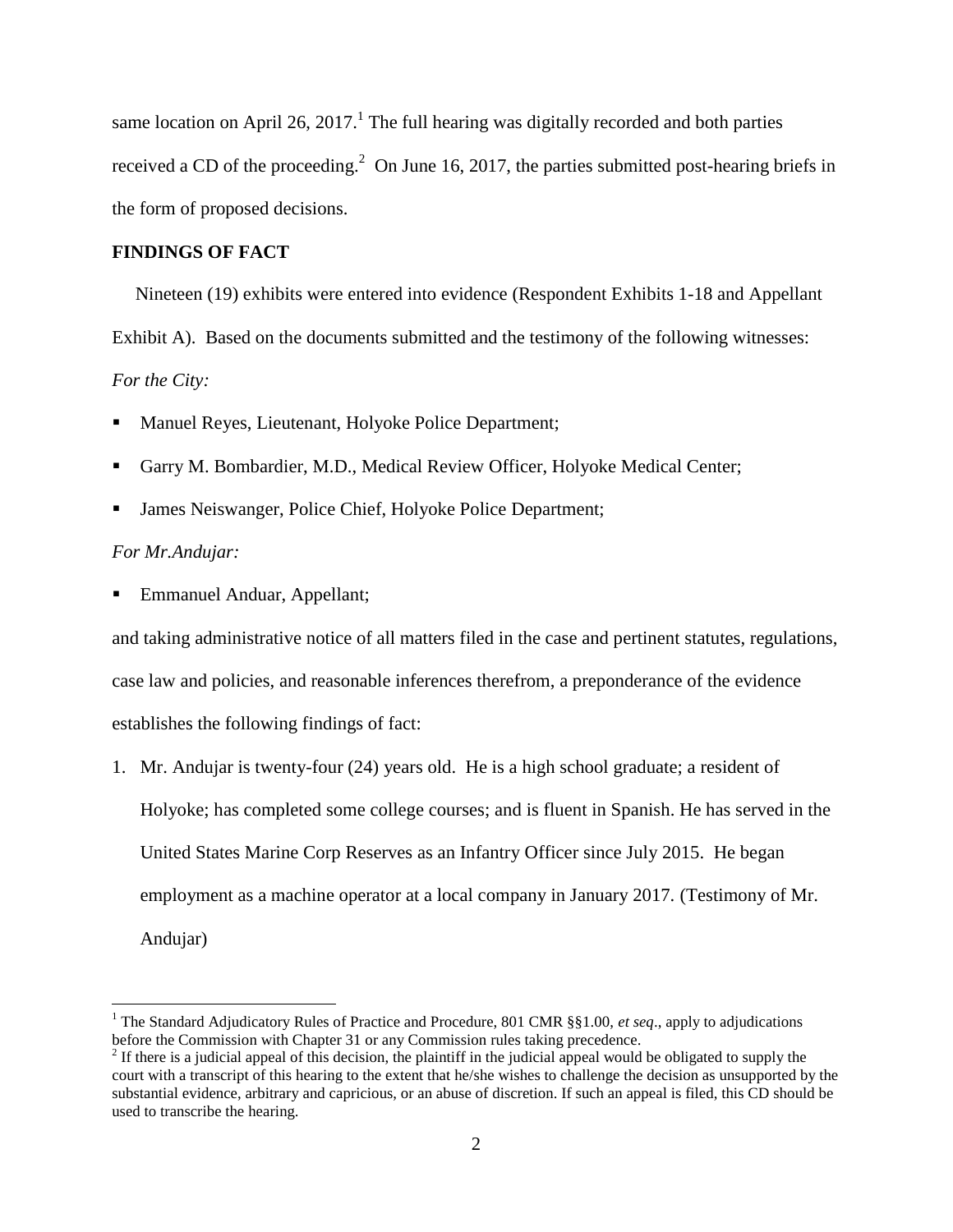2. Mr. Andujar played football in high school, competed in a Golden Gloves Boxing competition, making it to a National Tournament and currently practices Brazilian jiu-jitsu. (Testimony of Mr. Andujar)

# *Stipulated Facts*

- 3. On April 25, 2015, Mr. Andujar took the civil service examination for police officer and received a score of 91.
- 4. On November 1, 2015, the state's Human Resources Division (HRD) established an eligible list of candidates for Holyoke police officer.
- 5. On December 24, 2015 and January 25, 2016, HRD, at the request of the City, sent Certification No. 03394 to the City, from which the City ultimately appointed sixteen (16) reserve police officers.
- 6. Mr. Andujar was ranked  $9<sup>th</sup>$  among those candidates willing to accept appointment as a reserve police officer on Certification No. 03394.
- *7.* Of the sixteen (16) candidates appointed by the City as reserve police officers, eleven (11) were ranked below Mr. Andujar.
- 8. The City bypassed Mr. Andujar for testing positive for anabolic steroids.

*Findings Related to Testing Positive for Anabolic Steroids* 

- 9. Mr. Andujar successfully completed the Department's background investigation, received a conditional offer of employment, and proceeded to the medical and psychological screening portion of the Department's hiring process. (Testimony of Reyes)
- 10. Dr. Garry M. Bombardier, M.D. is employed by Holyoke Medical Center, Medical Director for the Work Connection where he is a Medical Review Officer (MRO) and has been trained and certified by the American Association of Medical Review Officers since 2004. He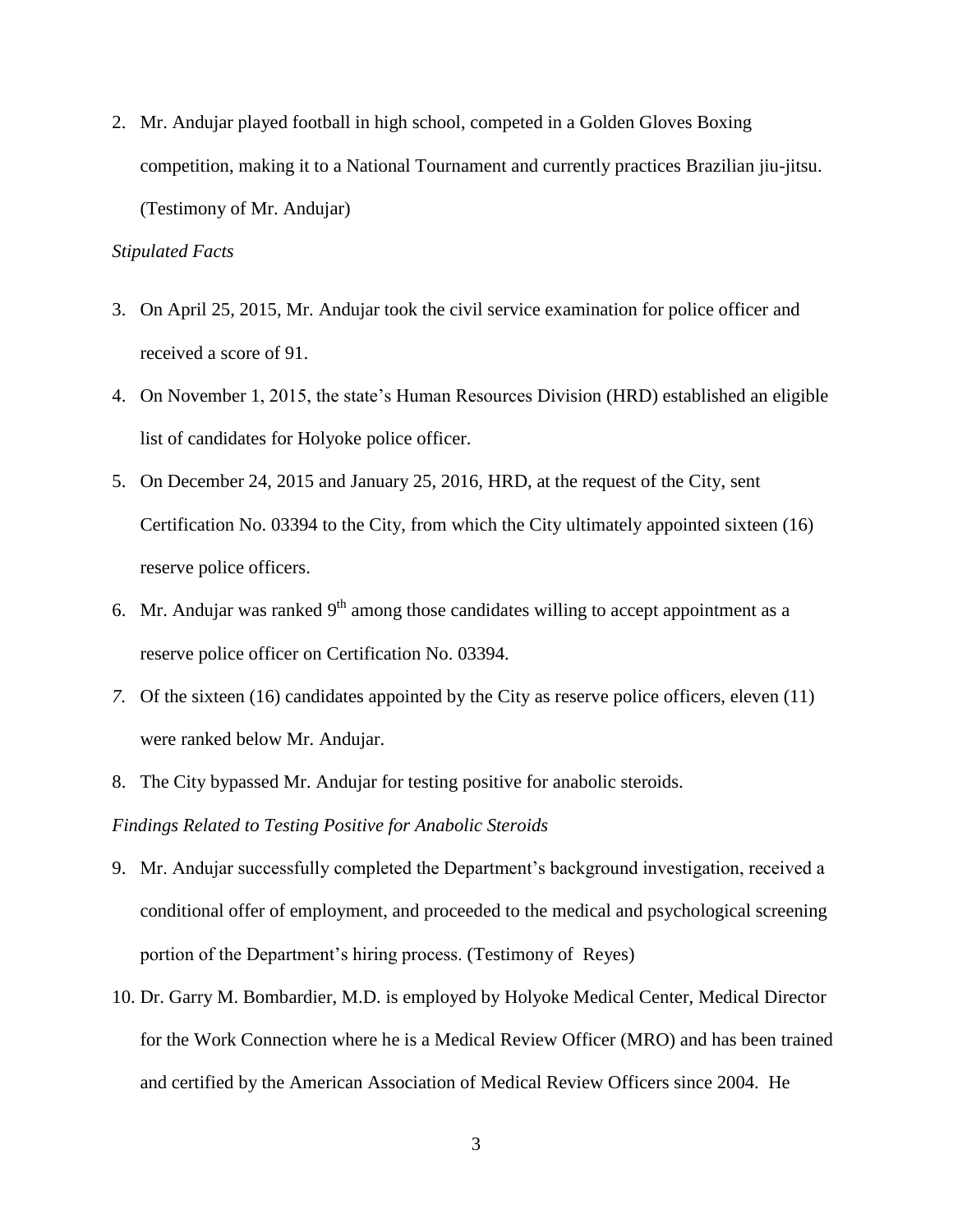recently renewed his MRO certification in March 2017. Dr. Bombardier has been conducting urinalysis drug screening since 2004. Although he only recently began drug screening for current employees of the City of Holyoke Police Department, he has been screening new hires for the department since 2004. (Testimony of Dr. Bombardier)

- 11. Holyoke conducts urinalysis testing for the presence of steroids and has done so since Spring 2016. The testing of samples provided by the donor is not performed at the Work Connection. Until September 2016, samples were sent to Quest Diagnostics. Beginning in September 2016, samples were sent to LabCorp for testing. Currently, the laboratory tests for approximately 25 different synthetic anabolic steroids. (Testimony of Dr. Bombardier and Exhibits 3 and 7)
- 12. On August 19, 2016, Mr. Andujar provided a urine sample to screen for the presence of anabolic steroids. The chain of custody for the sample is documented in the Forensic Drug Testing Custody and Control Form. The form contains a signed statement from Mr. Andujar acknowledging that the urine specimen he provided was sealed with tamper-proof seals in his presence. Once the testing is completed, Quest Diagnostics sends the test results to Dr. Bombardier for his review. (Testimony of Dr. Bombardier and Exhibit 7)
- 13. Once he receives a positive drug screen result from the lab, Dr. Bombardier is responsible for determining if there is a legitimate explanation for that result. This is accomplished by interviewing the sample donor by phone to try and ascertain any medical or other explanation for the positive drug screen result. After the donor provides an explanation, Dr. Bombardier uses the best resources he has available to determine if the donor's explanation for the positive result is plausible. If no legitimate explanation is given, Dr. Bombardier reports the positive result to the requesting agency. (Testimony of Dr. Bombardier)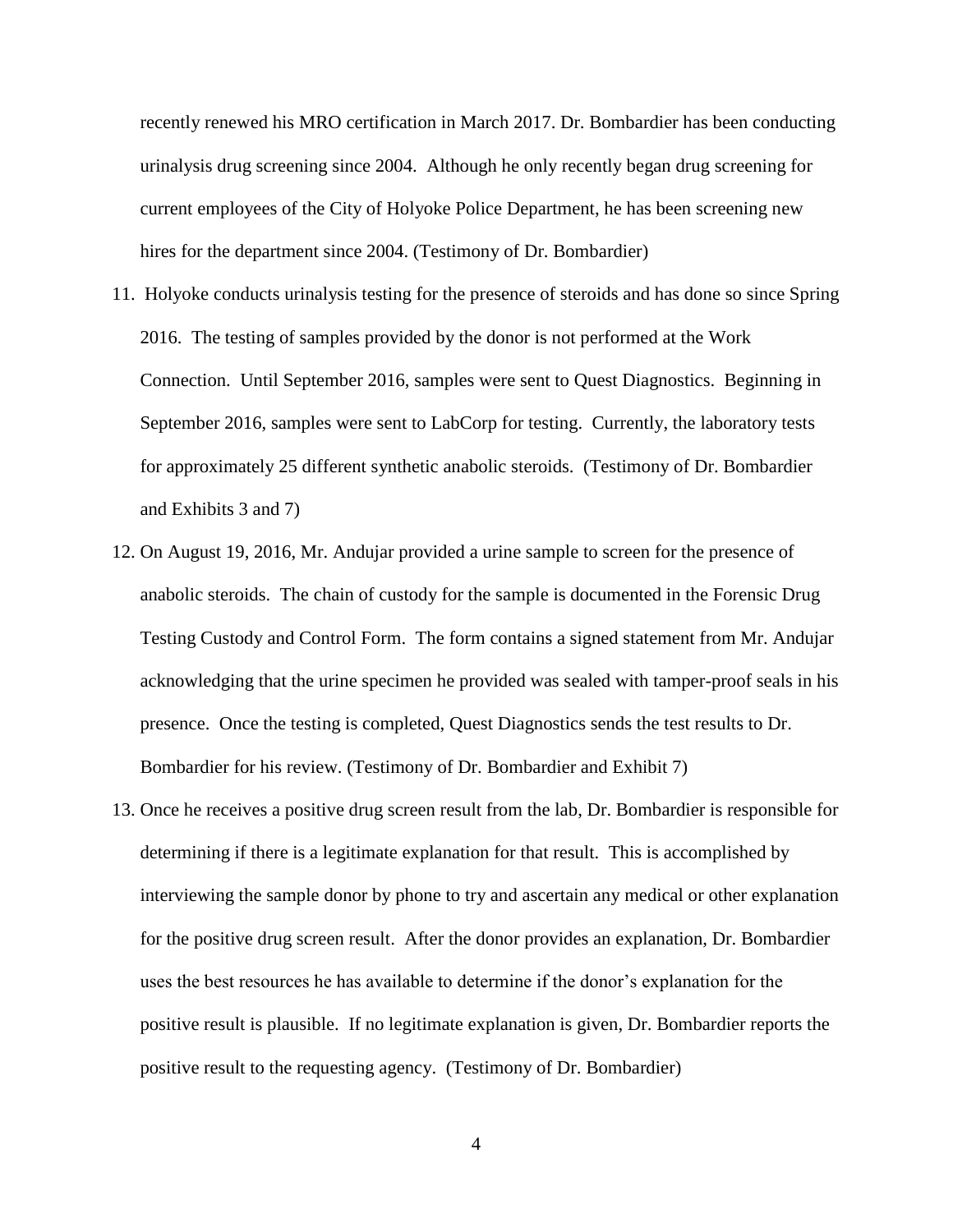- 14. The test results reported by Quest Diagnostics was positive for anabolic steroids. Positive for Quest is a ratio of testosterone to epitestosterone of greater than 6 to 1. Mr. Andujar's testosterone to epitestosterone was greater than 6 to 1, which yielded a positive result for anabolic steroids. (Testimony of Dr. Bombardier and Exhibit 3)
- 15. Every person's testosterone level is unique to them, but *epitestosterone* is a separate compound made in the body in a level roughly equal to that individual's testosterone level. Therefore, the levels of testosterone among individuals may vary, but the ratios of testosterone to epitestosterone will be about the same, usually around one (1) to one (1), which is reported as one (1). (Testimony of Dr. Bombardier)
- 16. After receiving a positive anabolic steroid test result from Quest Diagnostics, Dr. Bombardier contacted Mr. Andujar to determine if there was authorized use. If there was authorized use, the test would have been reported as negative. (Testimony of Dr. Bombardier)
- 17. Unauthorized use of anabolic steroids is use that is not authorized by a physician and is not being used for a medical reason such as the treatment of anemia or low testosterone. (Testimony of Dr. Bombardier)
- 18. After the positive test result Dr. Bombardier had numerous conversations with Mr. Andujar in order to determine if the positive anabolic steroid result was due to authorized or unauthorized use. Upon questioning, Mr. Andujar informed Dr. Bombardier that he did not take steroids, was only taking over the counter supplements and was not taking shots of testosterone. (Testimony of Dr. Bombardier)
- 19. After discussing the positive results, Mr. Andujar met with Dr. Bombardier and showed him the supplements he was taking. (Testimony of Dr. Bombardier)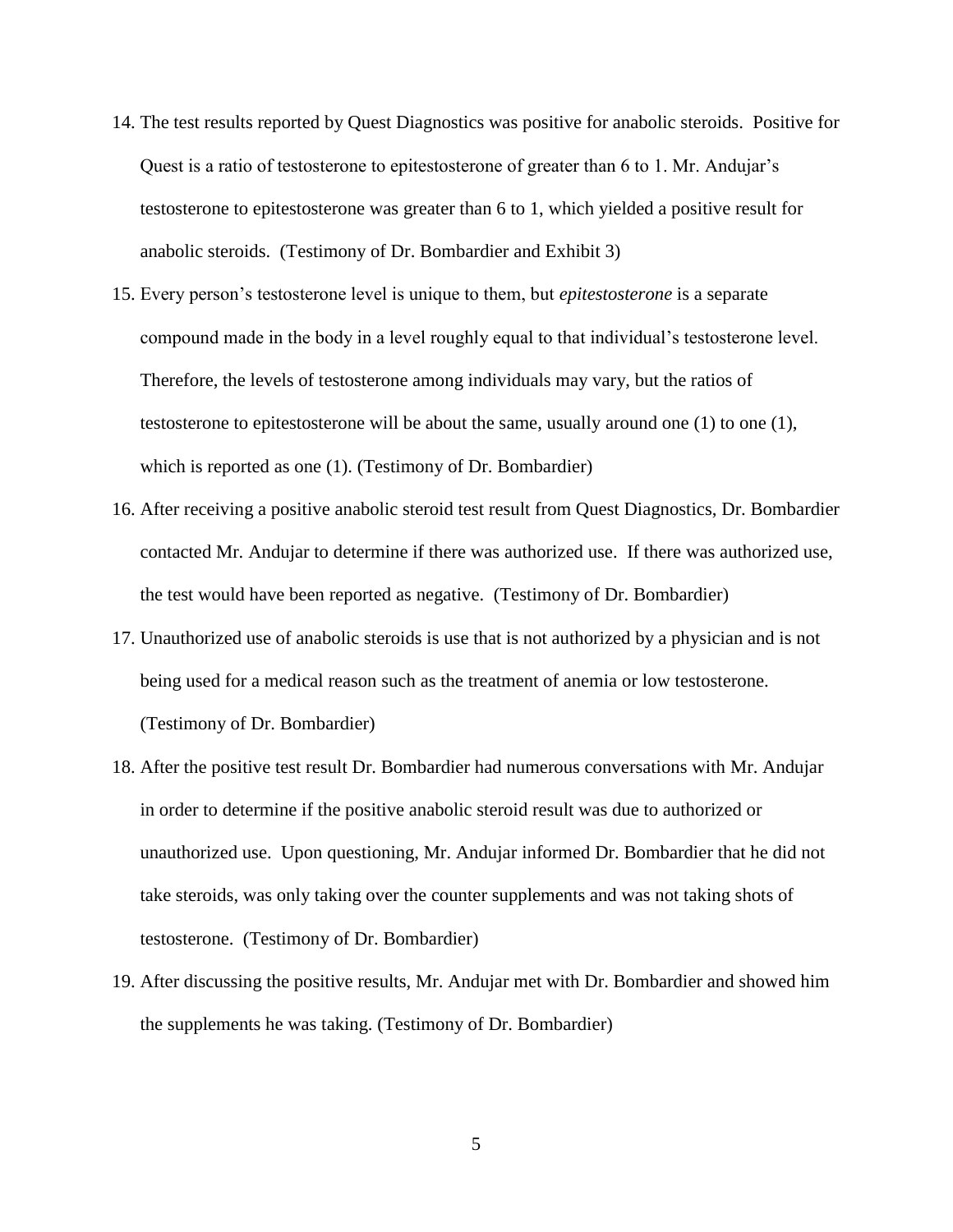- 20. Mr. Andujar met with the doctor and brought in a bag containing the supplements he was taking. Said supplements were Built Mass Phase 2, Humanofort, GHrowth, and T-Bomb all of which were purchased at Absolute Nutrition in Chicopee Massachusetts. (Testimony of Appellant and Exhibit 13) When Mr. Andujar met with Dr. Bombardier, he read the label of Built Mass Phase 2. After reading the bottle, Mr. Andujar informed Dr. Bombardier that a warning on the bottle read, "The product may elevate hormone levels which could produce a positive result if you are subject to steroid testing." (Testimony of Mr. Andujar)
- 21. Mr. Andujar was not aware of the warning prior to submitting a drug screening sample on August 19, 2016. (Testimony of Mr. Andujar)
- 22. If a drug screening is positive for anabolic steroids, an additional "carbon isotope test" can be done in order to determine the levels of carbon 12 and carbon 13. Synthetic steroids are plant-based. Plants have more carbon 12 and humans have more carbon 13. If the carbon 12 ratio is too high, then it is positive for exogenous testosterone which is not made in the body. If the carbon 12 ration is not too high the testosterone was made in the body. (Testimony of Dr. Bombardier)
- 23. After the positive result for anabolic steroids, Dr. Bombardier requested that a carbon isotope test be performed. After Sports Medicine Research & Testing received the sample, Dr. Bombardier received a call informing the lab indicating that there was not enough urine to perform the test and it could not be done. (Testimony of Dr. Bombardier and Exhibit 5)
- 24. Mr. Andujar gave a single-sample on August 19, 2016 and after the drug screening performed by Quest Diagnostics, there was not enough urine left to conduct the isotope test. (Testimony of Dr. Bombardier)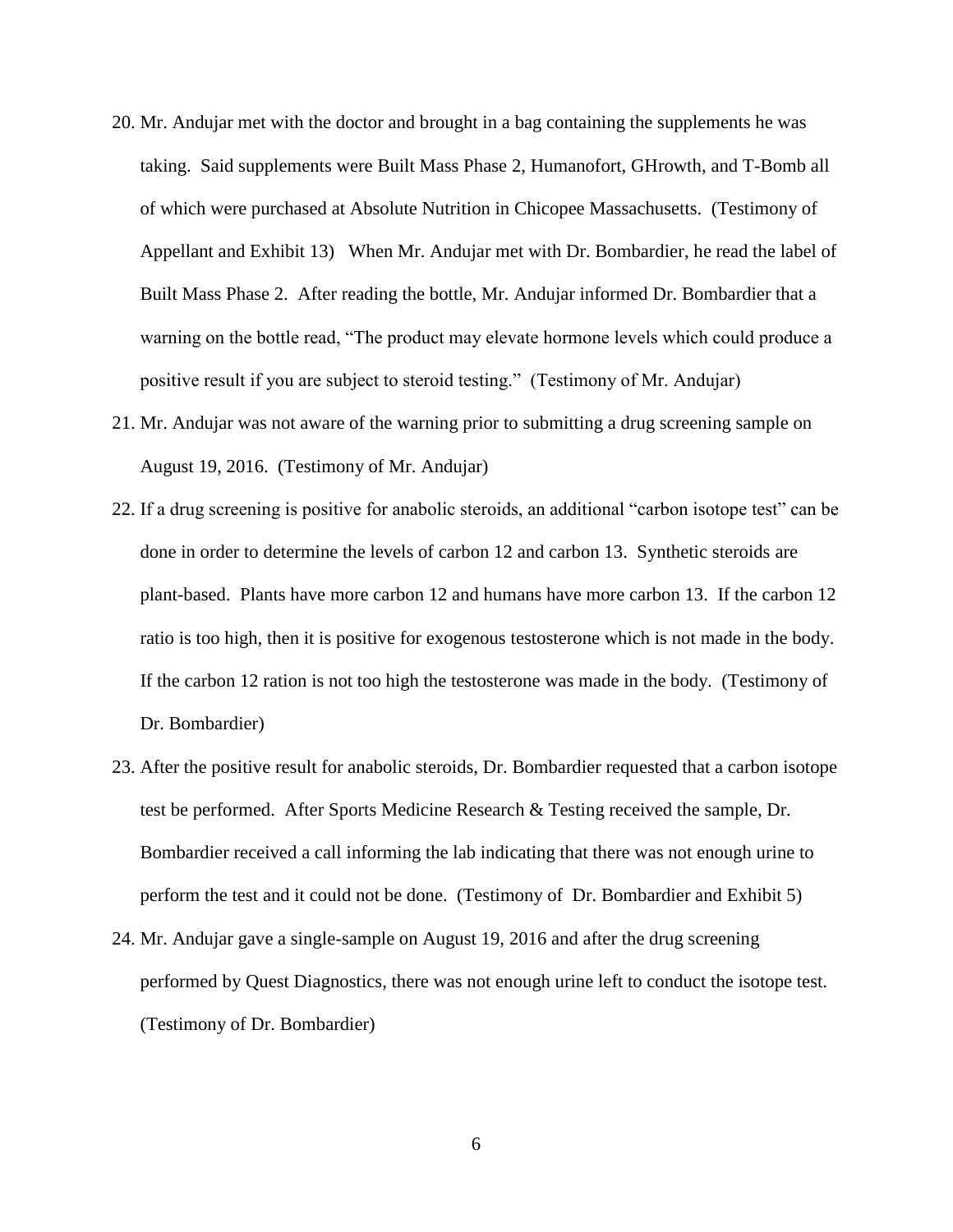- 25. Dr. Bombardier later learned that the test was performed by an overly enthusiastic lab technician at Sports Medicine Research & Testing who added water to the sample which resulted in a negative isotope test. (Testimony of Dr. Bombardier)
- 26. Dr. Bombardier testified that after he received a call from Sports Medicine Research & Testing regarding the lab error, he contacted the Police Chief, informed him of the circumstances surrounding the isotope test, and asked the Chief if he wanted to count the first urine test (screening) as a positive. The Chief stated he did not want to treat the screening as a positive and wanted to redo the test completely. (Testimony of Dr. Bombardier)
- 27. The anabolic steroid screening was started from the beginning and Mr. Andujar submitted a second urine sample on September 22, 2016. The split-sample was sent to LabCorp and was screened for anabolic steroids. (Testimony of Dr. Bombardier)
- 28. The second screening test also came back as positive for anabolic steroids. Mr. Andujar's test results showed an extremely elevated ratio of testosterone to epitesosterone with a ratio of 60.8 to 1. This is 60 times higher than the expected normal ratio of 1 to 1 and 10 times more than the acceptability level of 6 to 1. (Testimony of Dr. Bombardier and Exhibit 7)
- 29. Due to the positive anabolic steroid result, LabCorp sent the split-sample to UCLA Olympic Analytical Laboratory Department of Pathology and Laboratory Medicine for a carbon isotope test. The result of that test was "Adverse" which indicates the results are consistent with the administration of a steroid. A "Negative" result would have indicated the results were consistent with an endogenous origin. (Testimony of Dr. Bombardier and Exhibit 8)
- 30. After receiving the results of the second test, Dr. Bombardier spoke with Mr. Andujar who was adamant that he did not take steroids. (Testimony of Dr. Bombardier)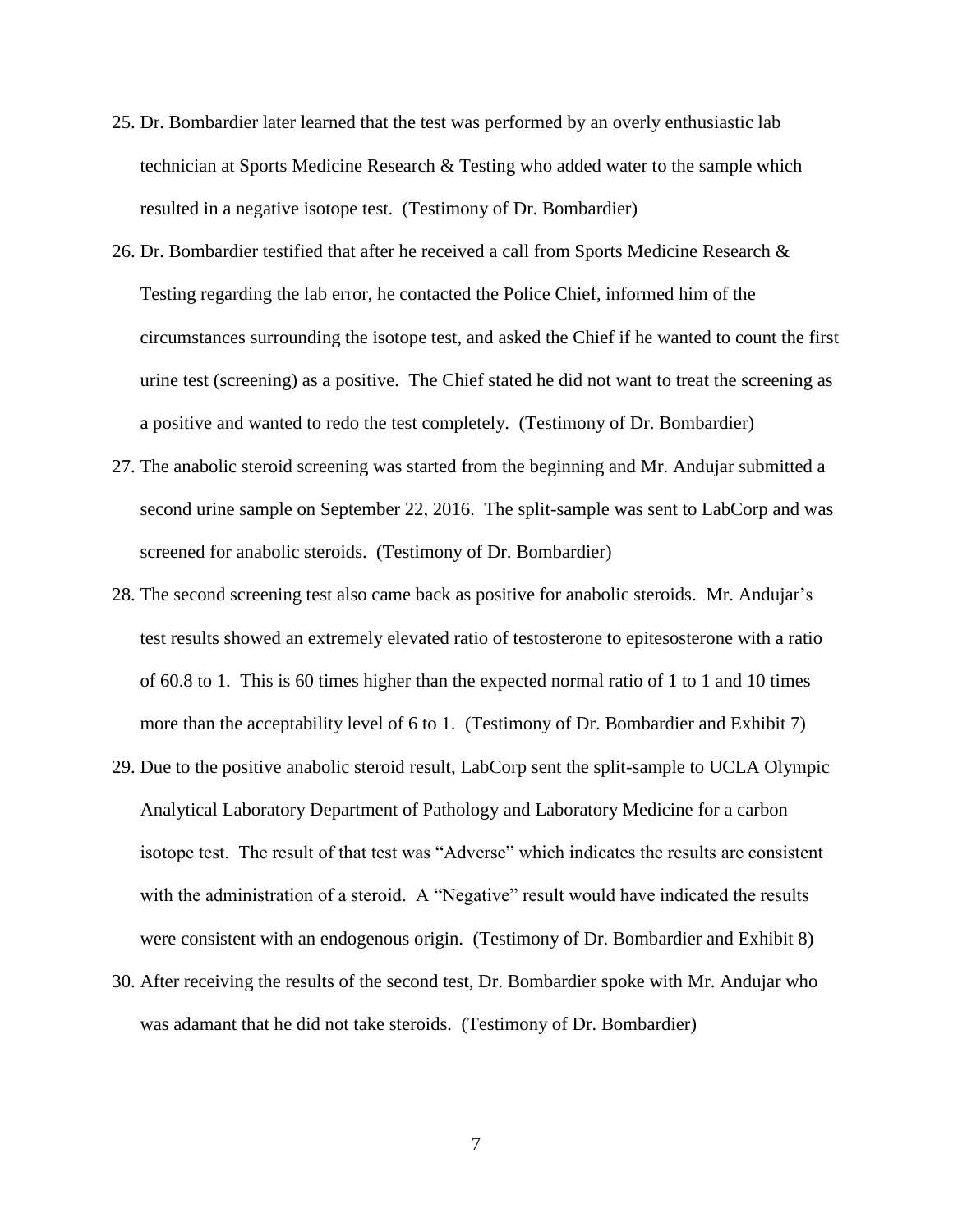- 31. After the second positive drug screening and carbon isotope test, Mr. Andujar began to research the supplements he was taking. He found that one of the ingredients in Built Mass Phase 2 was Dymethazine (DMZ). Appellant admitted that DMZ is a steroid and is present in one of the supplements he was taking. Mr. Andujar did not know, prior to submitting to the drug screenings, that DMZ is a steroid. (Testimony of Appellant and Exhibit A)
- 32. Mr. Andujar did not immediately stop taking Build Mass Phase 2 or any of the supplements he was taking after the first positive test result as he was not 100% sure that the test was positive for steroids and a second test was going to be performed. Mr. Andujar did not stop taking the supplements until Dr. Bombardier notified him of the positive isotope test result on December 5, 2016. (Testimony of Appellant)
- 33. Dr. Bombardier does not think that one of the supplements that Mr. Andujar stated that he was taking, Built Mass Phase 2, would cause a positive result as high as 60 to 1; however, he did not know for sure. (Testimony of Dr. Bombardier)
- 34. Dr. Bombardier is not an expert in the field of steroids. After speaking with and receiving additional information from Mr. Andujar, Dr. Bombardier spoke with two doctors, one who did the testing in Utah for him to discuss the type of testosterone that was in the urine and the other was a doctor from Medtox who was in charge of the steroid unit there. (Testimony of Dr. Bombardier)
- 35. The first doctor told Dr. Bombardier that the over the counter medicines that are testosterone boosters actually would not result in a positive testosterone test and that the substance would be excreted from the body in the urine. The doctor at Medtox stated that synthetic anabolic steroids are not regulated or researched well and it is difficult to determine what is in them. (Testimony of Dr. Bombardier)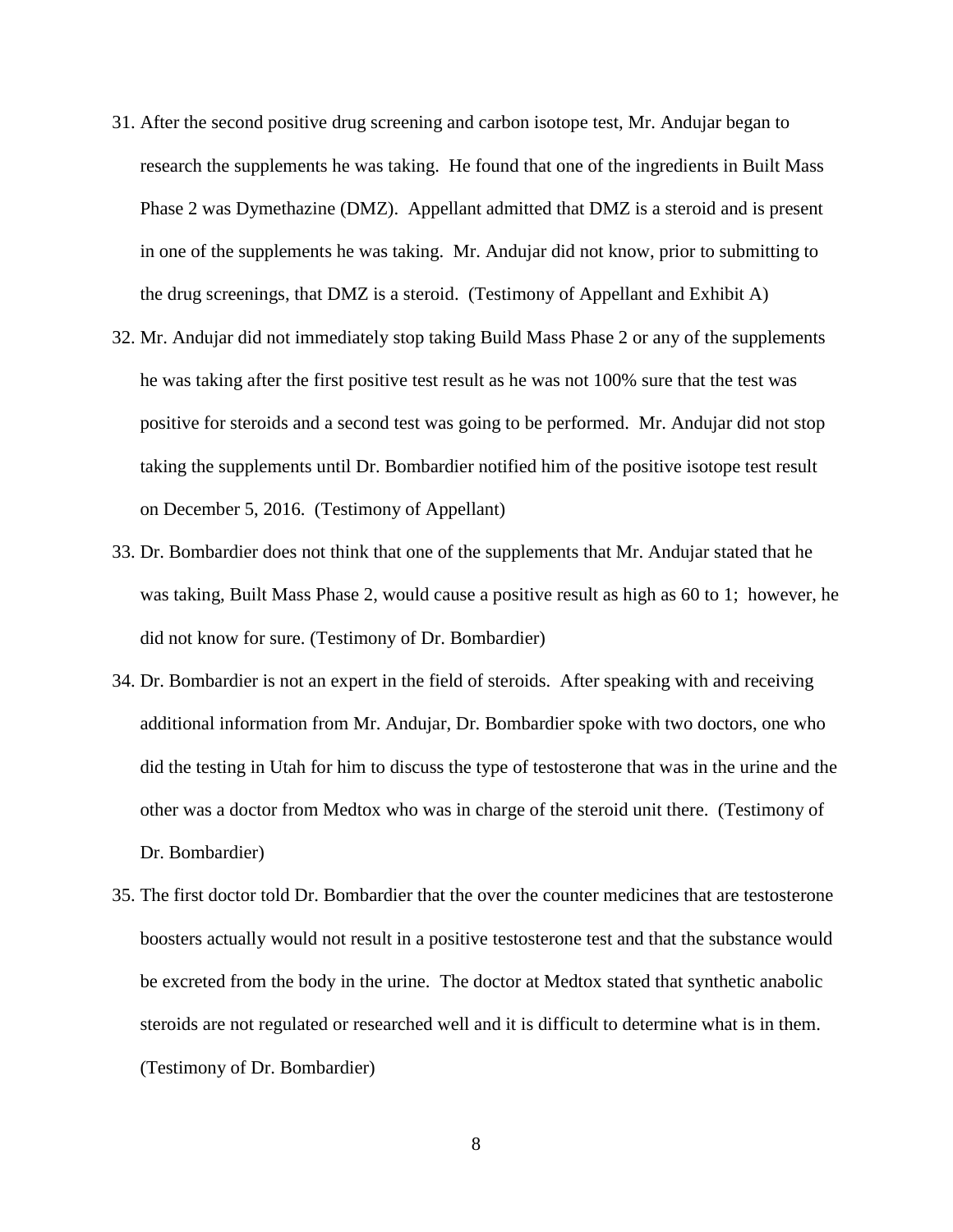- 36. When a person takes anabolic steroids via a paste or shot, they stay in the system for a very short time. Further, in order to have a second positive test result a month later, the person would have had to continue to take anabolic steroids. (Testimony of Dr. Bombardier)
- 37. James Neiswanger has been the Chief of Police in Holyoke for 6 years. Prior to his current position, he was an officer in Manchester Connecticut for 25 years and an officer in New Hampshire for 2 years prior to that. (Testimony of Chief Neiswanger)
- 38. The use of illegal drugs is not tolerated by the Holyoke Police Department. Further, all new hires are drug tested and everyone, including current employees, have been tested for steroids since Spring 2016. (Testimony of Chief Neiswanger)
- 39. One reason the Department began testing for steroids is that they are prevalently used in the police profession and have been shown to cause a change in behavior. Specifically, people taking steroids tend to become over-aggressive. (Testimony of Chief Neiswanger)
- 40. The other reason the Department began testing for steroids is due to the fact that anabolic steroids are a Schedule III Substance and are illegal when taken without a prescription. (Testimony of Chief Neiswanger and Exhibits 15 and 16)
- 41. Chief Neiswanger has never hired an applicant who failed a drug test. (Testimony of Chief Neiswanger)
- 42. Mr. Andujar has been randomly drug tested by the Marines approximately 3 or 4 times. The last time he was drug tested by the Marines was March 2017. Prior to March 2017, Appellant testified that he was previously drug tested in February 2016. He did not know if he was tested for steroids, and was not informed of a positive test. (Testimony of Appellant) *Legal Standard*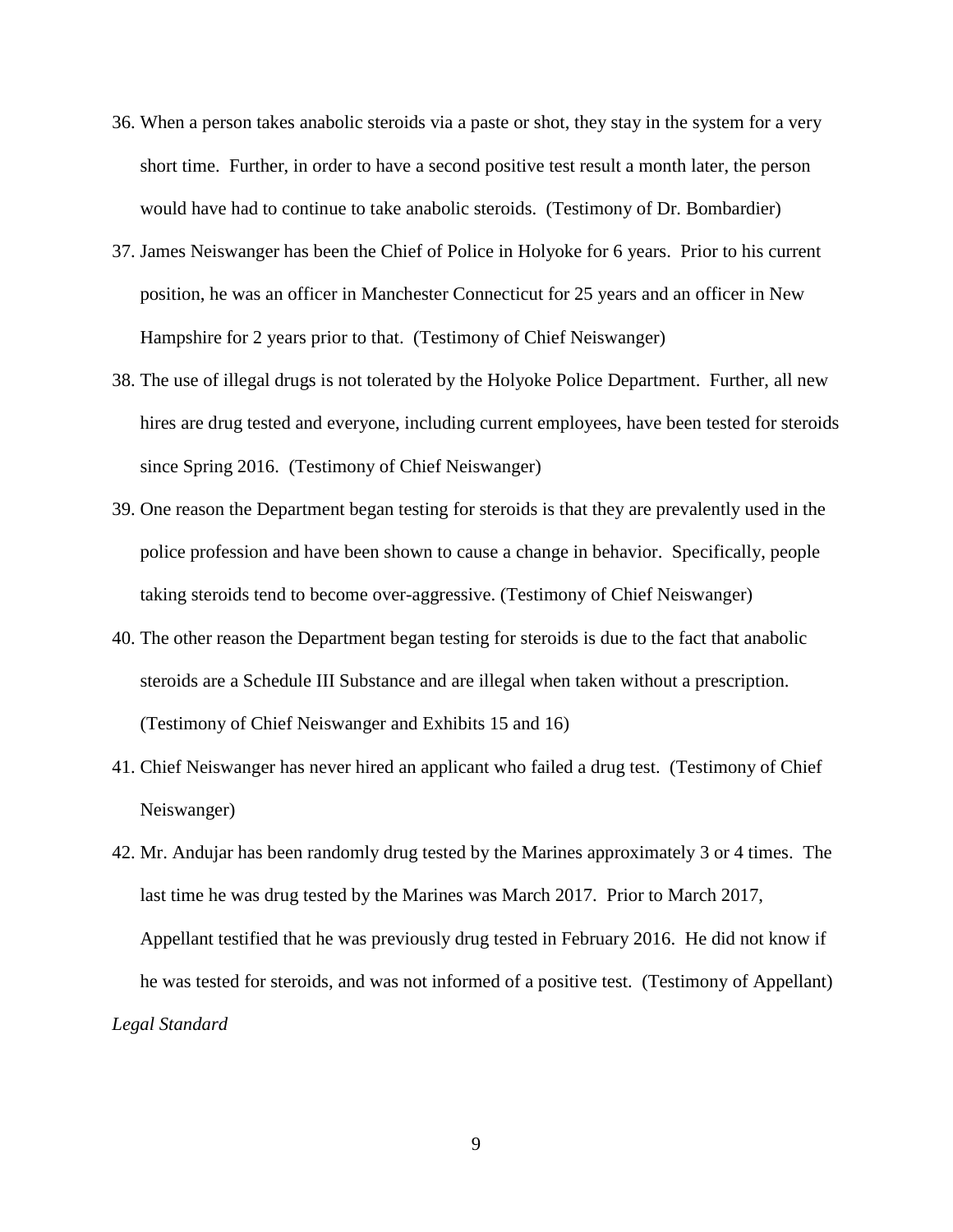The fundamental purpose of the civil service system is to guard against political considerations, favoritism, and bias in governmental hiring and promotion. The commission is charged with ensuring that the system operates on "[b]asic merit principles." Massachusetts Assn. of Minority Law Enforcement Officers v. Abban, 256 (2001), citing Cambridge v. Civil Serv. Comm'n., 43 Mass.App.Ct. 300 (1997). "Basic merit principles" means, among other things, "assuring fair treatment of all applicants and employees in all aspects of personnel administration" and protecting employees from "arbitrary and capricious actions." G.L. c. 31, section 1. Personnel decisions that are marked by political influences or objectives unrelated to merit standards or neutrally applied public policy represent appropriate occasions for the Civil Service Commission to act. Cambridge at 304.

 The issue for the Commission is "not whether it would have acted as the appointing authority had acted, but whether, on the facts found by the commission, there was reasonable justification for the action taken by the appointing authority in the circumstances found by the commission to have existed when the Appointing Authority made its decision." Watertown v. Arria, 16 Mass.App.Ct. 331, 332 (1983). See Commissioners of Civil Service v. Municipal Ct. of Boston, 369 Mass. 84, 86 (1975); and Leominster v. Stratton, 58 Mass.App.Ct. 726, 727-728 (2003).

 The Commission's role, while important, is relatively narrow in scope: reviewing the legitimacy and reasonableness of the appointing authority's actions. City of Beverly v. Civil Service Comm'n, 78 Mass.App.Ct. 182, 189, 190-191 (2010) citing Falmouth v. Civil Serv. Comm'n, 447 Mass. 824-826 (2006) and ensuring that the appointing authority conducted an "impartial and reasonably thorough review" of the applicant. The Commission owes "substantial deference" to the appointing authority's exercise of judgment in determining whether there was "reasonable justification" shown. Beverly citing Cambridge at 305, and cases cited. "It is not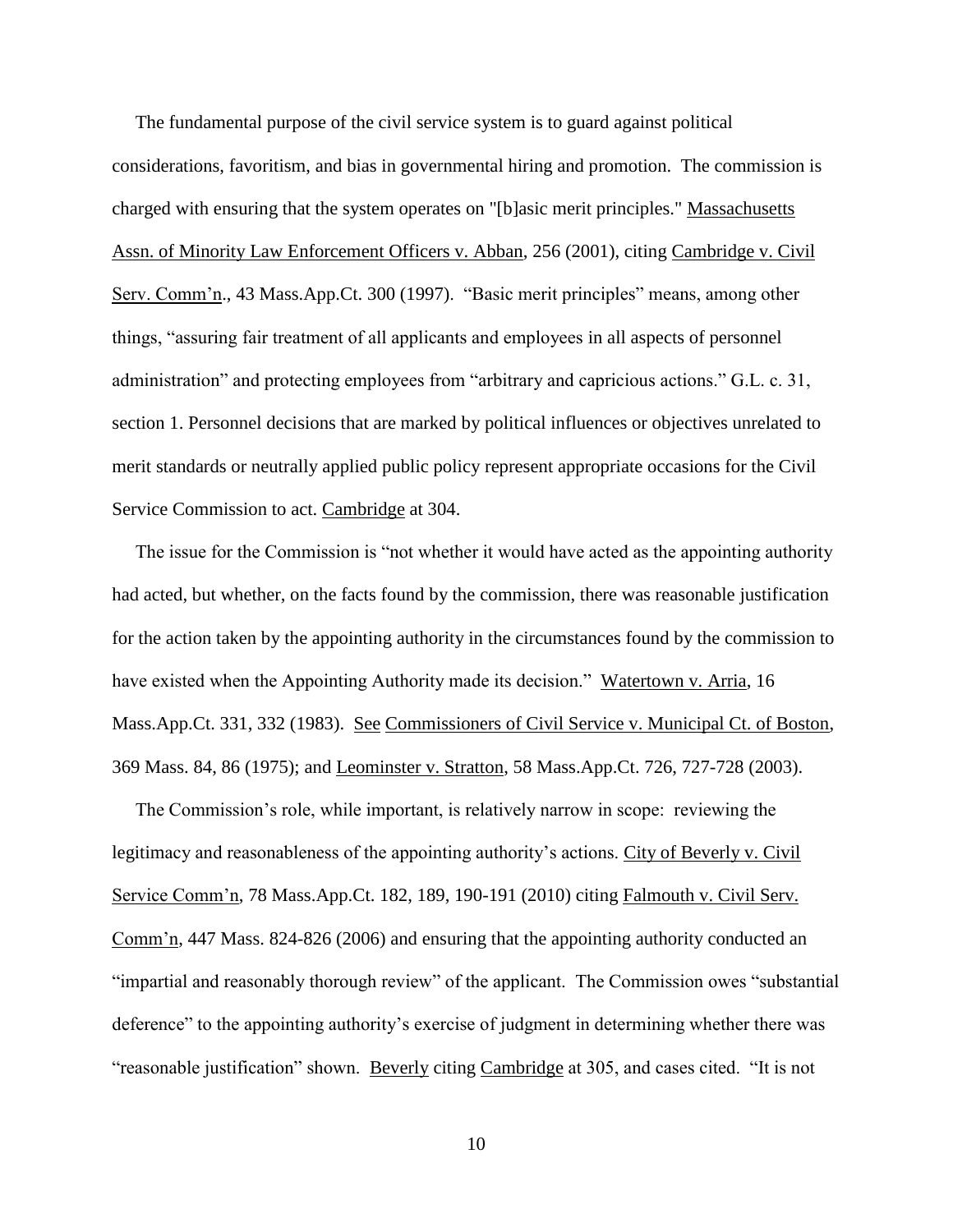for the Commission to assume the role of super appointing agency, and to revise those employment determinations with which the Commission may disagree." Town of Burlington, 60 Mass.App.Ct. 914, 915 (2004).

#### *Analysis*

 Mr. Andujar was a good witness. He was sincerely polite and professional throughout the appeal process and appears to have all of the characteristics necessary to serve in the important position of reserve or regular Holyoke police officer. The City apparently agreed with that assessment, having offered Mr. Andujar a conditional offer of employment after conducting a thorough background investigation.

 However, an appointing authority is justified in bypassing a candidate for police officer (or reserve police officer) who tests positive for using anabolic steroids. Here, the City took some fairly extraordinary steps to ensure that Mr. Andujar was treated fairly during the drug screening process. Rather than rely on the first urine test showing a positive result for anabolic steroids, the City, at its own expense, had a carbon isotope test performed to confirm that the elevated testosterone to epitestosterone ratio was not the result of elevated *endogenous* testosterone (which would not be caused by the use of taking anabolic steroids), as opposed to *exogenous* testosterone. After there was a problem with that carbon isotope test, the City, again at its own expense, began the process anew and conducted a new initial urine test and carbon isotope testing using new laboratories. These new tests effectively confirmed that Mr. Andujar had tested positive for using anabolic steroids.

 Mr. Andujar argues that, even assuming that the testing is accurate, it was likely caused by the taking of supplements, which, unbeknownst to him, may have ingredients that result in testing positive for anabolic steroid use. Even if true, Mr. Andujar suspected that this may be the reason